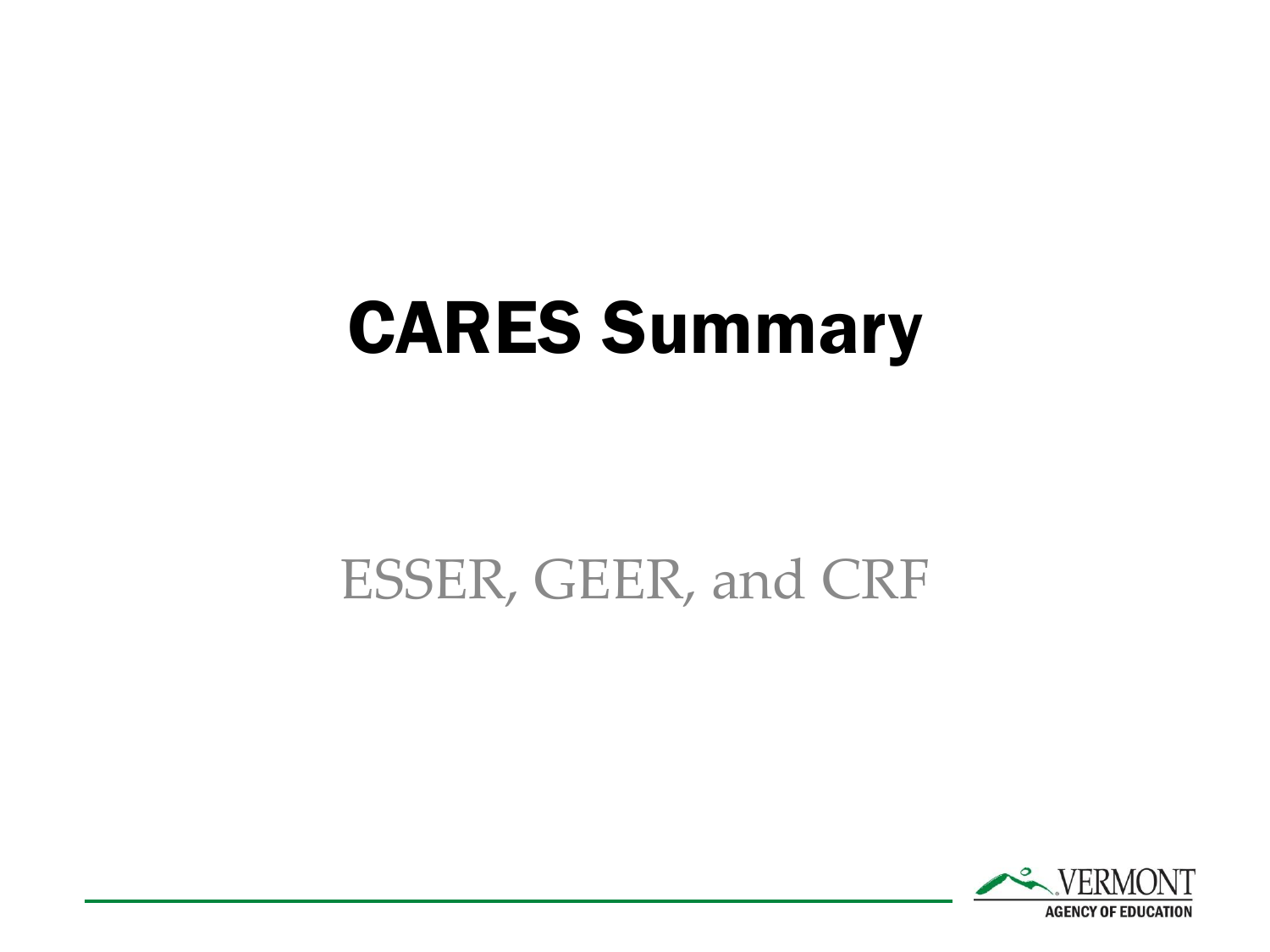## CARES Act Family Tree

**Elementary and Secondary School Emergency Relief (ESSER)**

- US Department of Education
- Funds directly to LEAs and AOE
- \$28 million to LEAs
- \$3 million to SEA
- Broad range of uses
- Goes through 9/30/22

**Governor's Emergency Education Relief (GEER)**

- US Department of Education
- Funds to Governor's Office with AOE as administrator
- \$4.3 million to CTE centers
- Broad range of uses
- Goes through 9/30/22



- US Department of Treasury
- \$103 million allocated by Vermont State Legislature to education entities through Acts 120 and 154
- 5 grants administered by AOE
- Limited range of uses
- Originally through 12/30/20, extended through 12/31/21
- \$15 million in unused funds

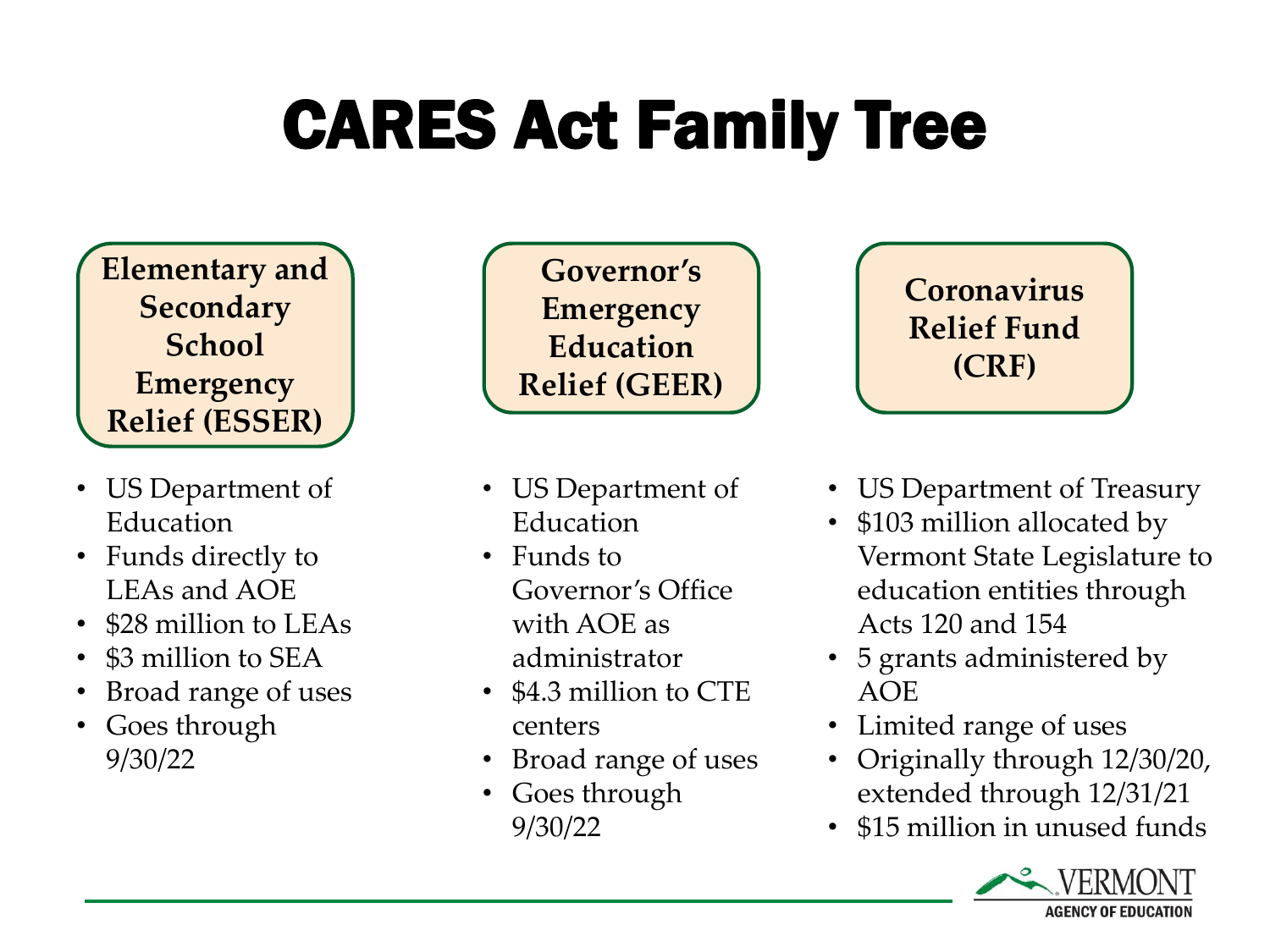### COVID-19 Federal Emergency Funds



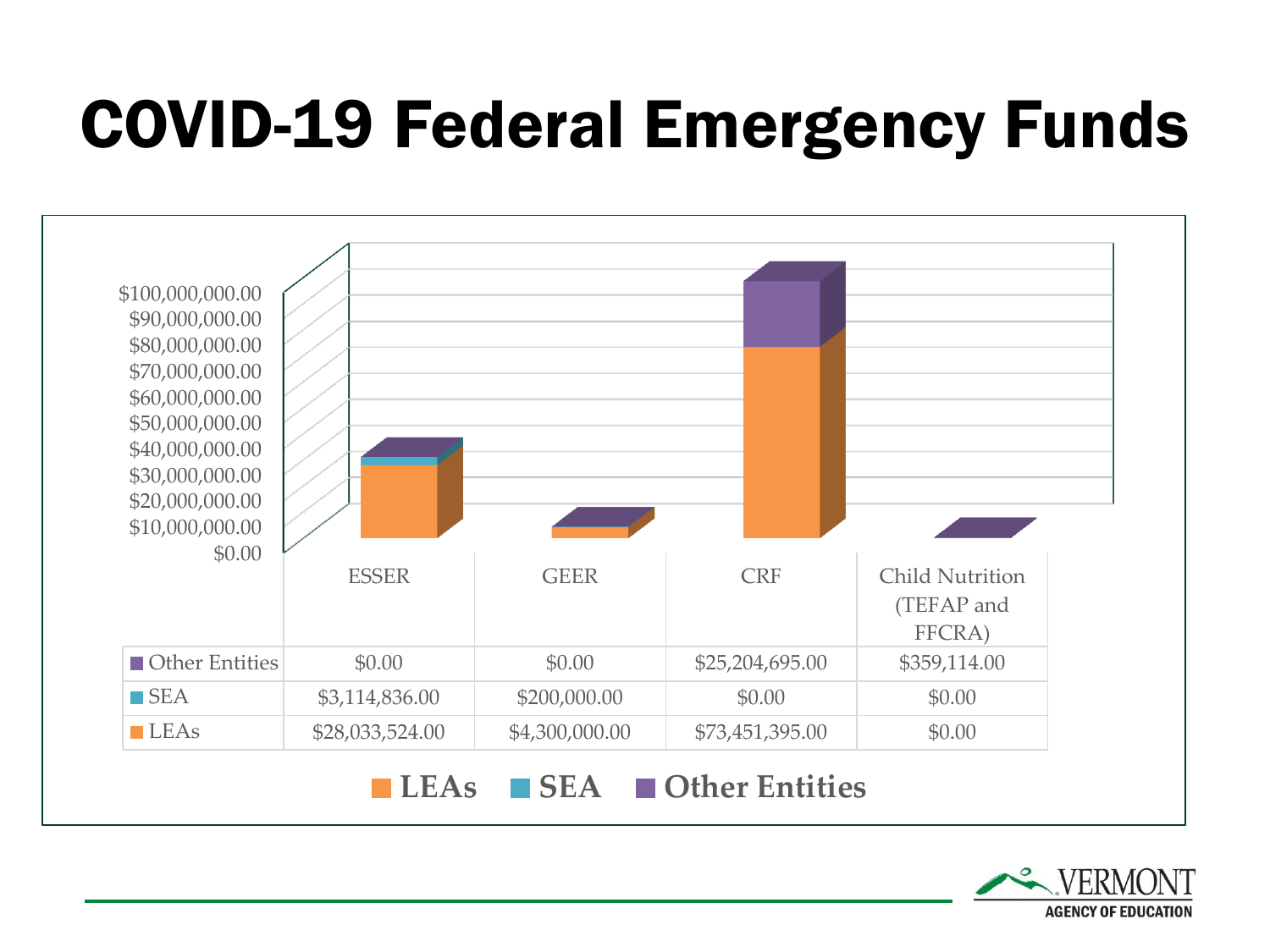# ESSER

- LEAs received \$28,033,524 on March 27, 2020 as part of the CARES Act
- Grant goes from March 13, 2020-September 30, 2022
- Requires Equitable Services to non-public schools: provision of services and goods through process of consultation
- As of  $1/12/20$ 
	- 11 LEAs have approved grant awards
	- Total of \$6,787,345 awarded
- LEAs have until March 20, 2021 to submit their applications to  $AOE \rightarrow$  funds will be returned to federal government on April 29, 2021

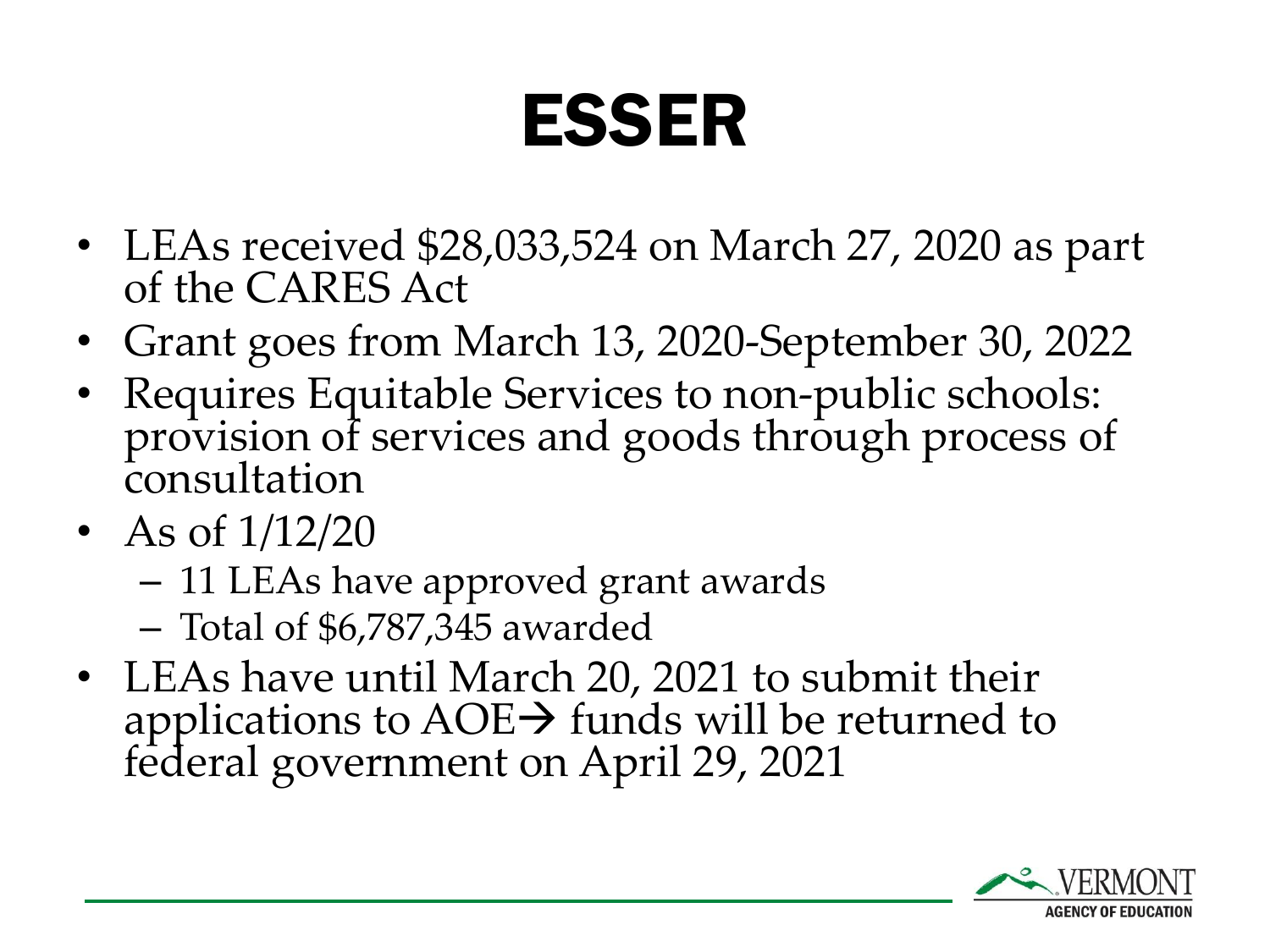#### Projected Use of ESSER funds



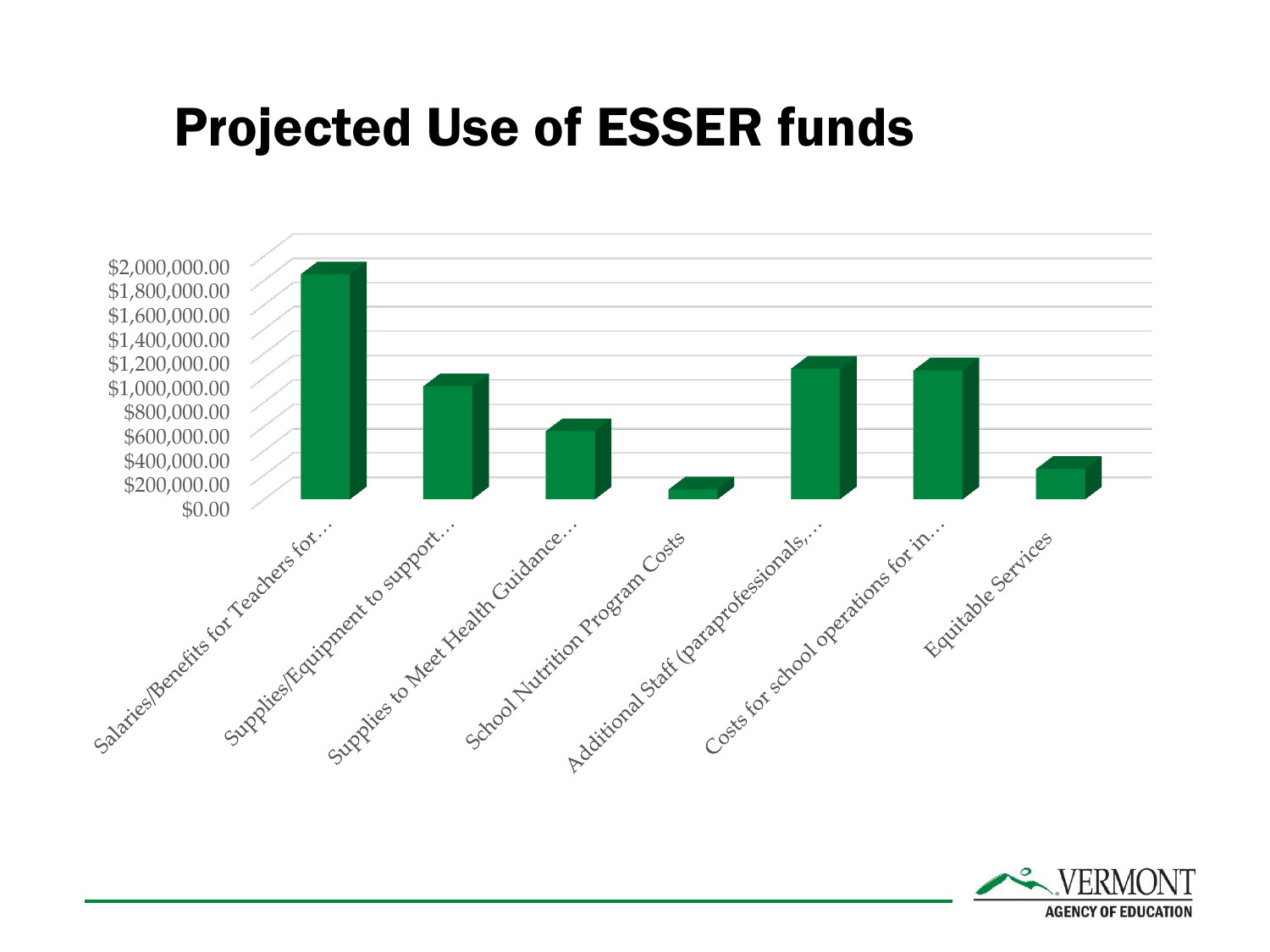### Projected Use of ESSER funds

|                                                                           | <b>Projected Use</b><br>of ESSER |
|---------------------------------------------------------------------------|----------------------------------|
|                                                                           | Funds                            |
| Salaries/Benefits for Teachers for Remote Instruction                     | \$1,851,010.02                   |
| Supplies/Equipment to support COL or remote instruction                   | \$930,073.68                     |
| Supplies to Meet Health Guidance for In-Person                            | \$562,529.52                     |
| <b>School Nutrition Program Costs</b>                                     | \$81,763.00                      |
| Additional Staff (paraprofessionals, substitutes, nurses)                 | \$1,074,469.50                   |
| Costs for school operations for in person (indoor air quality, changes to |                                  |
| classrooms, etc)                                                          | \$1,060,993.61                   |
| <b>Equitable Services</b>                                                 | \$251,699.79                     |

\* Please note: these numbers are general estimates, LEAs may amend their grants through 9/30/22. These are broad categories that do not track directly to the accounting systems.

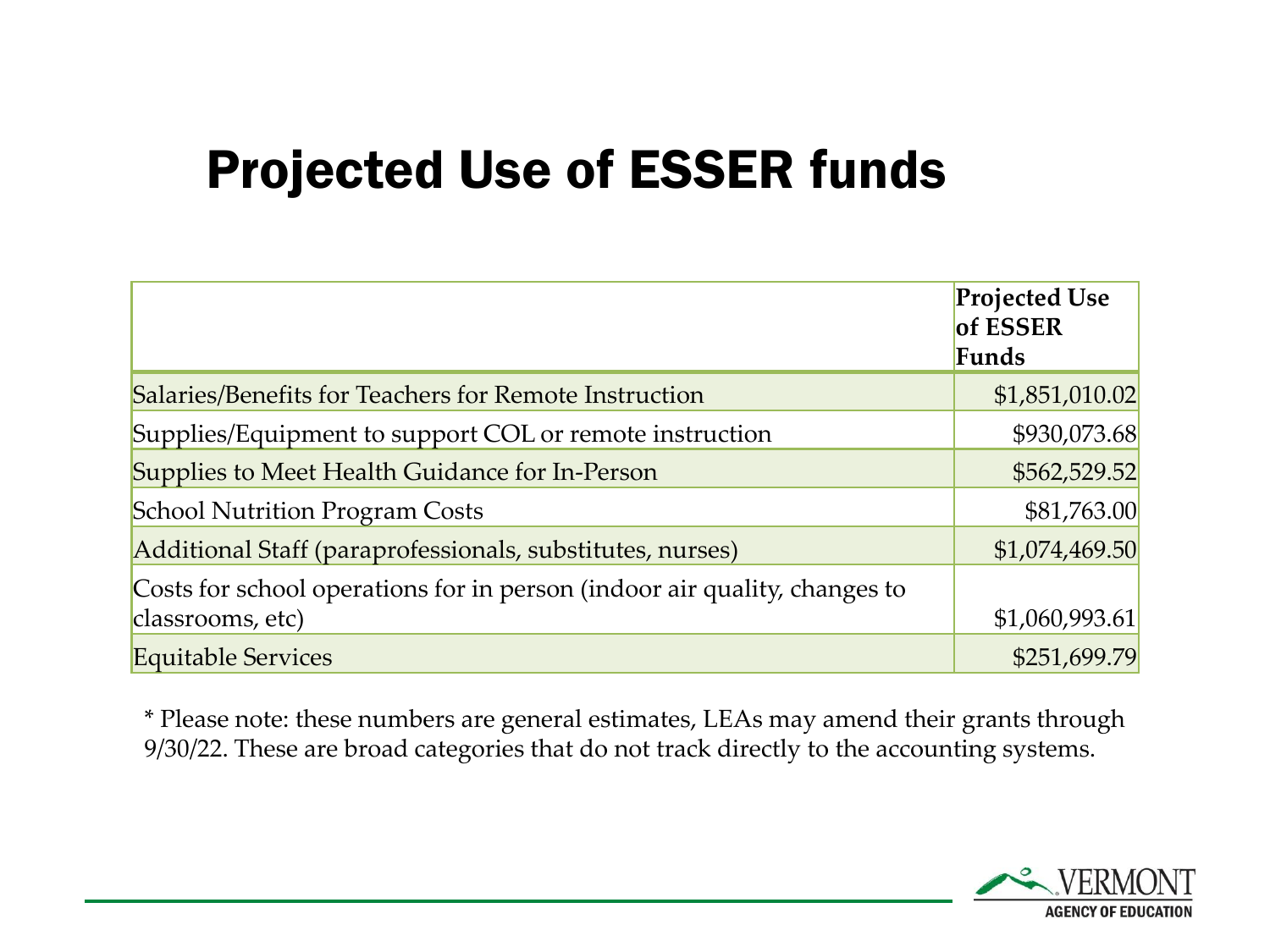# GEER

- CTE Centers received \$4,300,000 on March 27, 2020 as part of the CARES Act
- Grant goes from July 1, 2020 September 30, 2022
- As of  $1/12/20$ 
	- All 17 CTE centers have approved grant awards – All funds are obligated
- LEAs have until March 20, 2021 to submit any amendments to AOE→

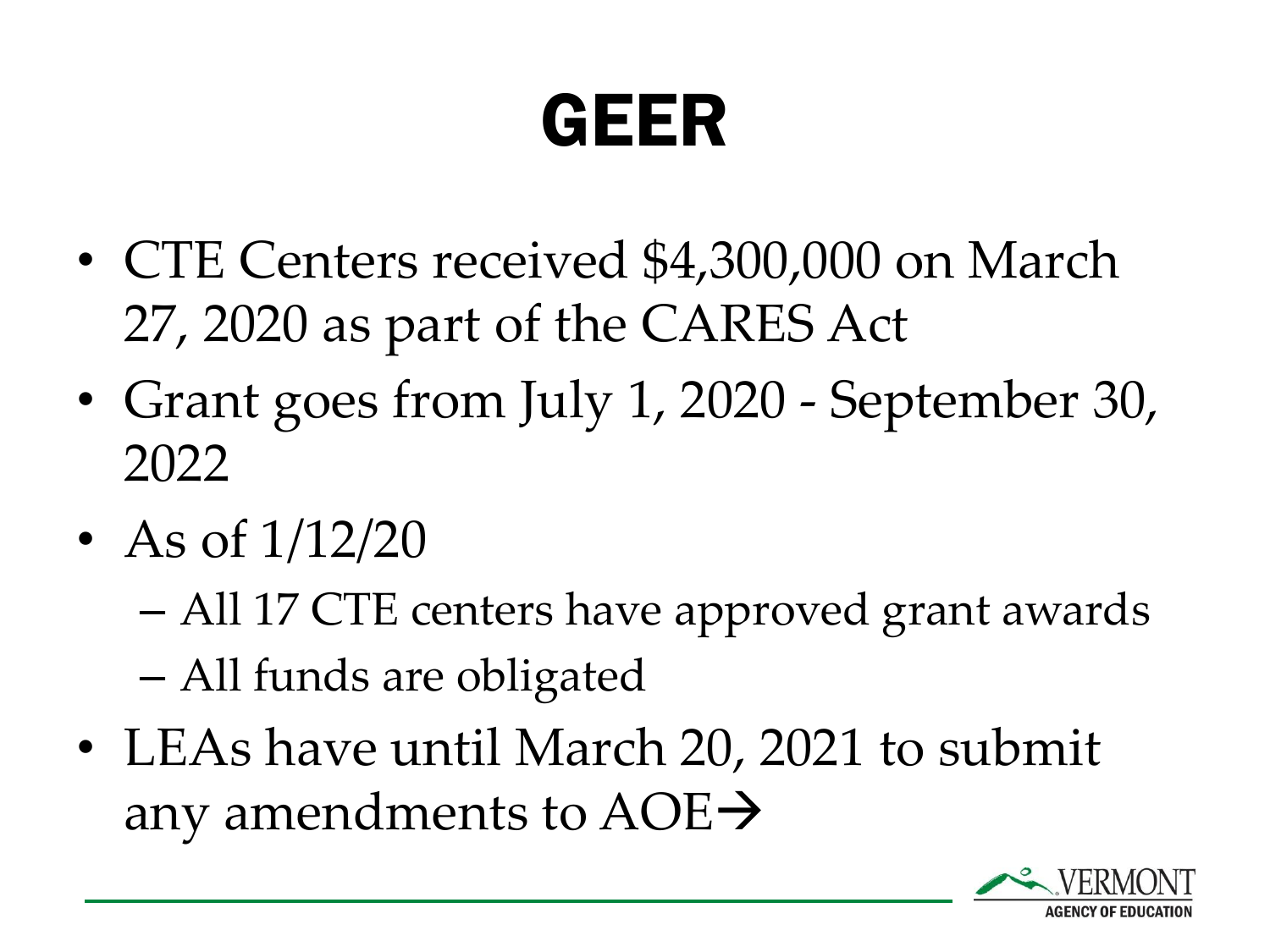#### Projected use of GEER Funds



\* Please note: these numbers are general estimates, LEAs may amend their grants through 9/30/22. These are broad categories that do not track directly to the accounting systems.

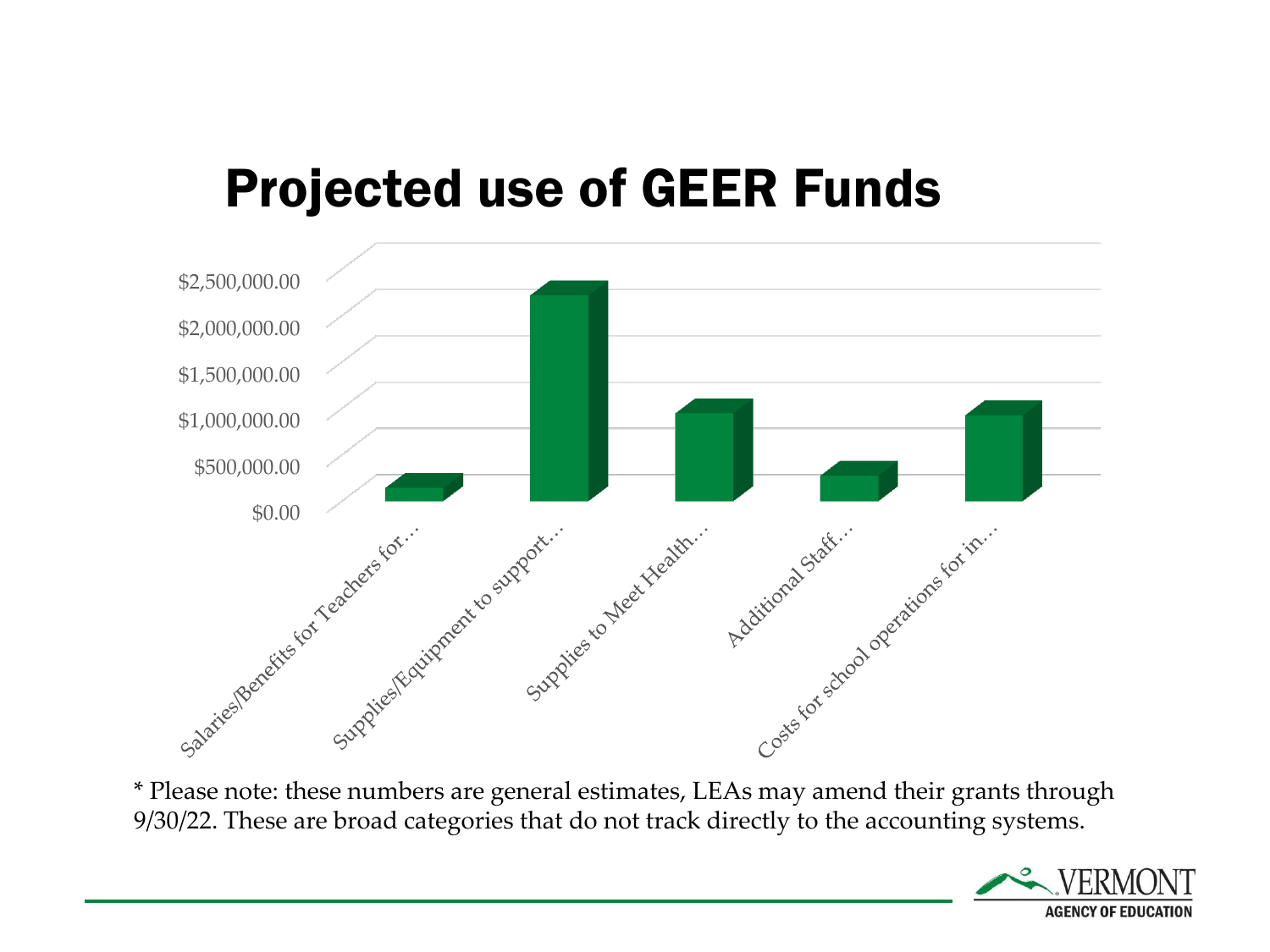### Projected use of GEER Funds

|                                                                                            | Projected<br>Use of<br><b>GEER</b><br>Funds |
|--------------------------------------------------------------------------------------------|---------------------------------------------|
| <b>Salaries/Benefits for Teachers for Remote Instruction</b>                               | \$143,369.24                                |
| Supplies/Equipment to support COL or remote instruction                                    | \$2,218,315.50                              |
| <b>Supplies to Meet Health Guidance for In-Person</b>                                      | \$946,970.17                                |
| Additional Staff (paraprofessionals, substitutes, nurses)                                  | \$275,789.20                                |
| Costs for school operations for in person (indoor air quality, changes to classrooms, etc) | \$924,394.15                                |
| <b>Total</b>                                                                               | \$4,508,838                                 |

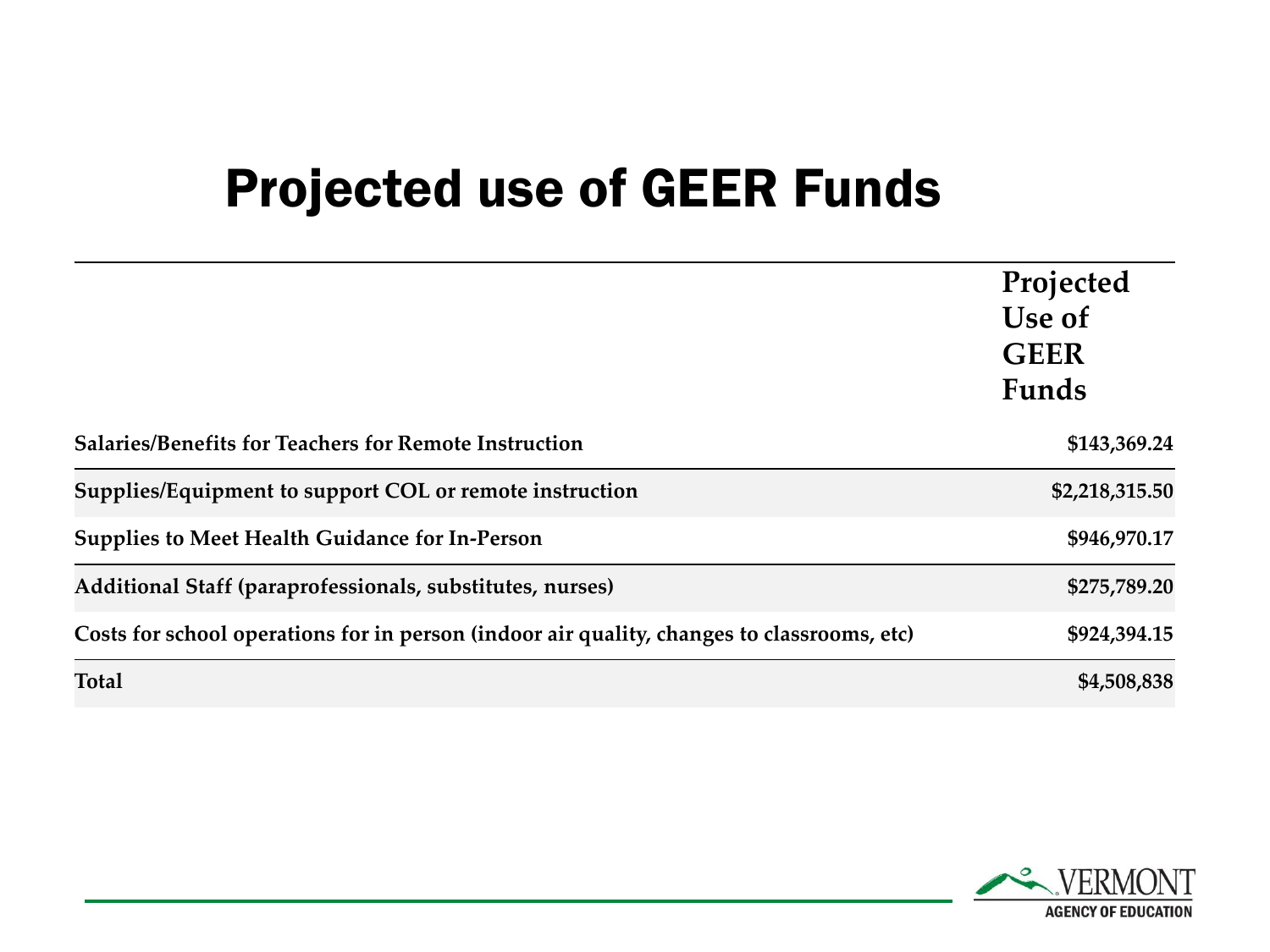### Coronavirus Relief Fund (CRF)

- Legislature allocated \$103 million to 5 grants
- Broad range of uses must meet requirement of being COVID-19 necessary
- LEA and Approved Independent Schools grants were initially delayed by issue of FEMA
- \$15 million unused as of 12/30/20

**Coronavirus Relief Fund Grants Administered by AOE (millions of dollars)**



|                     | Coronavirus Relief Fund |
|---------------------|-------------------------|
| LEA                 | \$73,451,395            |
| <b>SFSP</b>         | \$2,118,296             |
| IAQ                 | \$18,050,000            |
| Ind Schools         | \$1,184,553             |
| <b>CN Equipment</b> | \$3,851,846             |

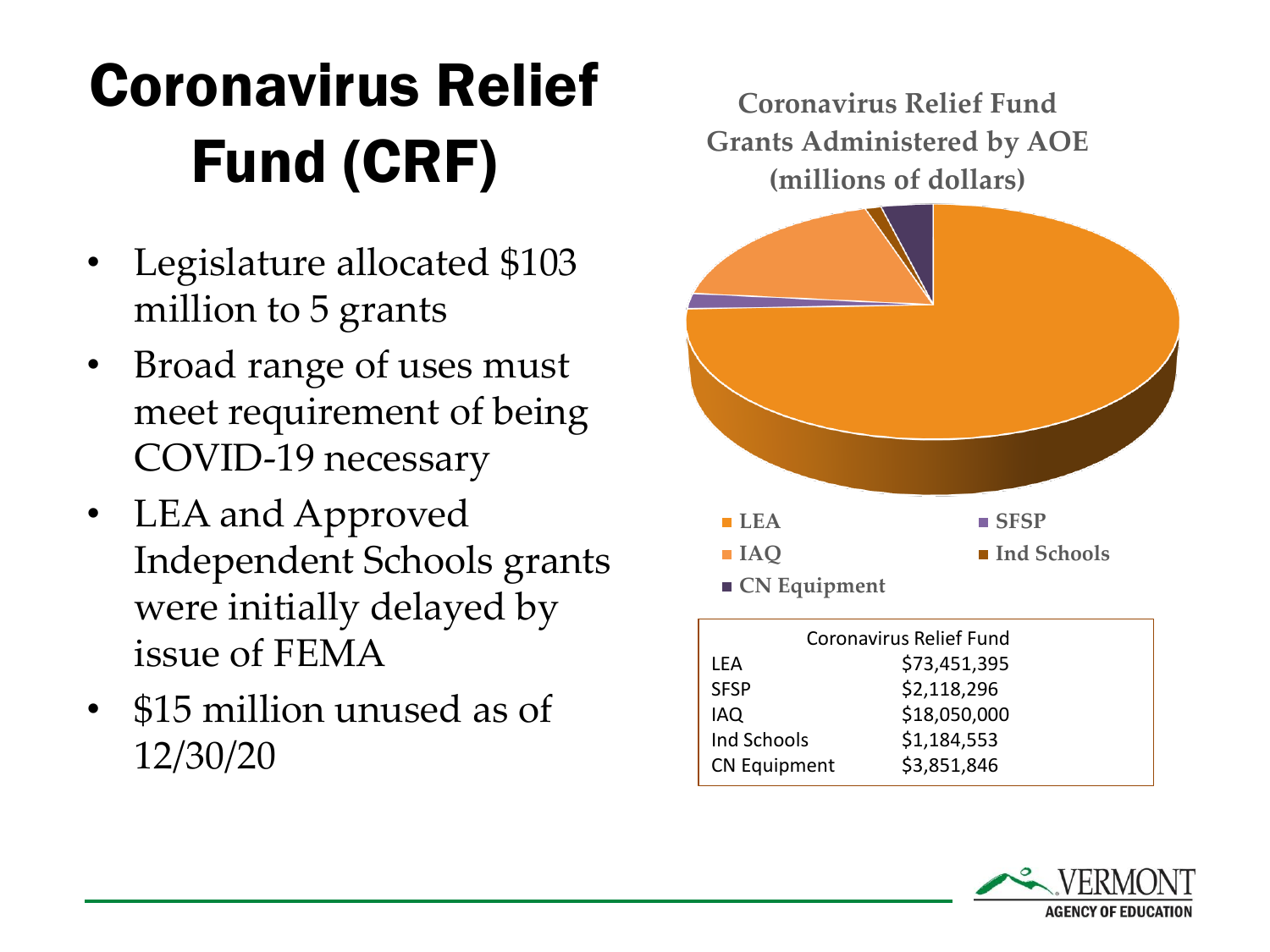### CRF: Approved Independent Schools and LEA Grants

- Total of over \$74 million
- 28 Approved Ind. Schools, 53 LEAs
- For costs incurred between March 1, 2020-December 30, 2020
- Broad range of allowable costs including: costs for PPE, cleaning of schools, supplies or equipment to reopen schools (more desks, plexiglass dividers, more computers to avoid sharing, etc), staffing costs beyond contract, some costs to provide childcare to essential workers
- Close out by February 28, 2021- can report on use of funds at this time

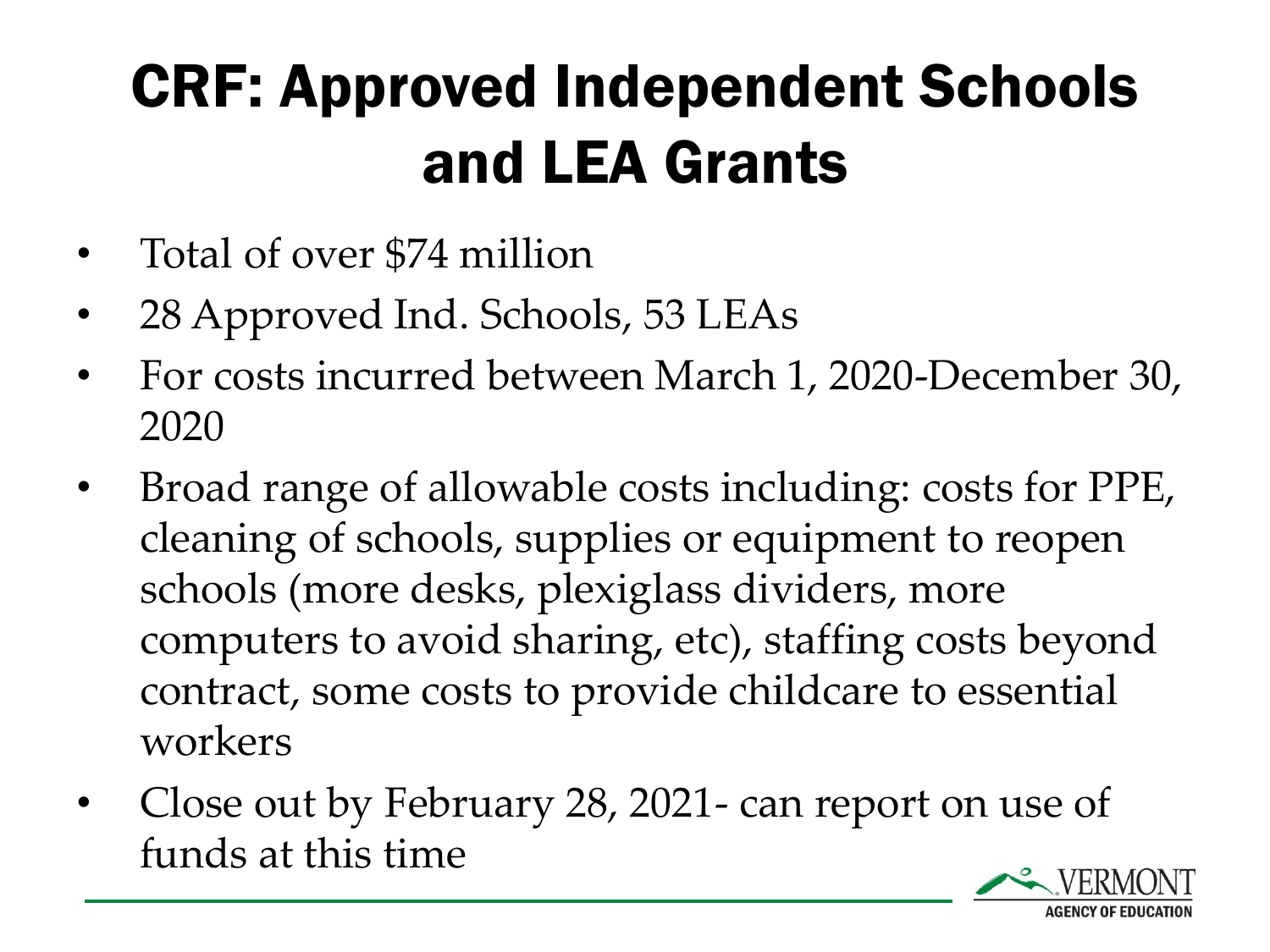# CRF: SFSP and CN Equipment

- SFSP: \$2,118,296
- CN Equipment: \$3,851,846
- Uses:
	- packaging and supplies
	- Delivery vehicles
	- Refrigerators and freezers (including walk-ins) to keep many more meals cool for delivery



Van purchased through the CRF Child Nutrition Equipment grant by Lamoille North SD to deliver meals to students learning remotely